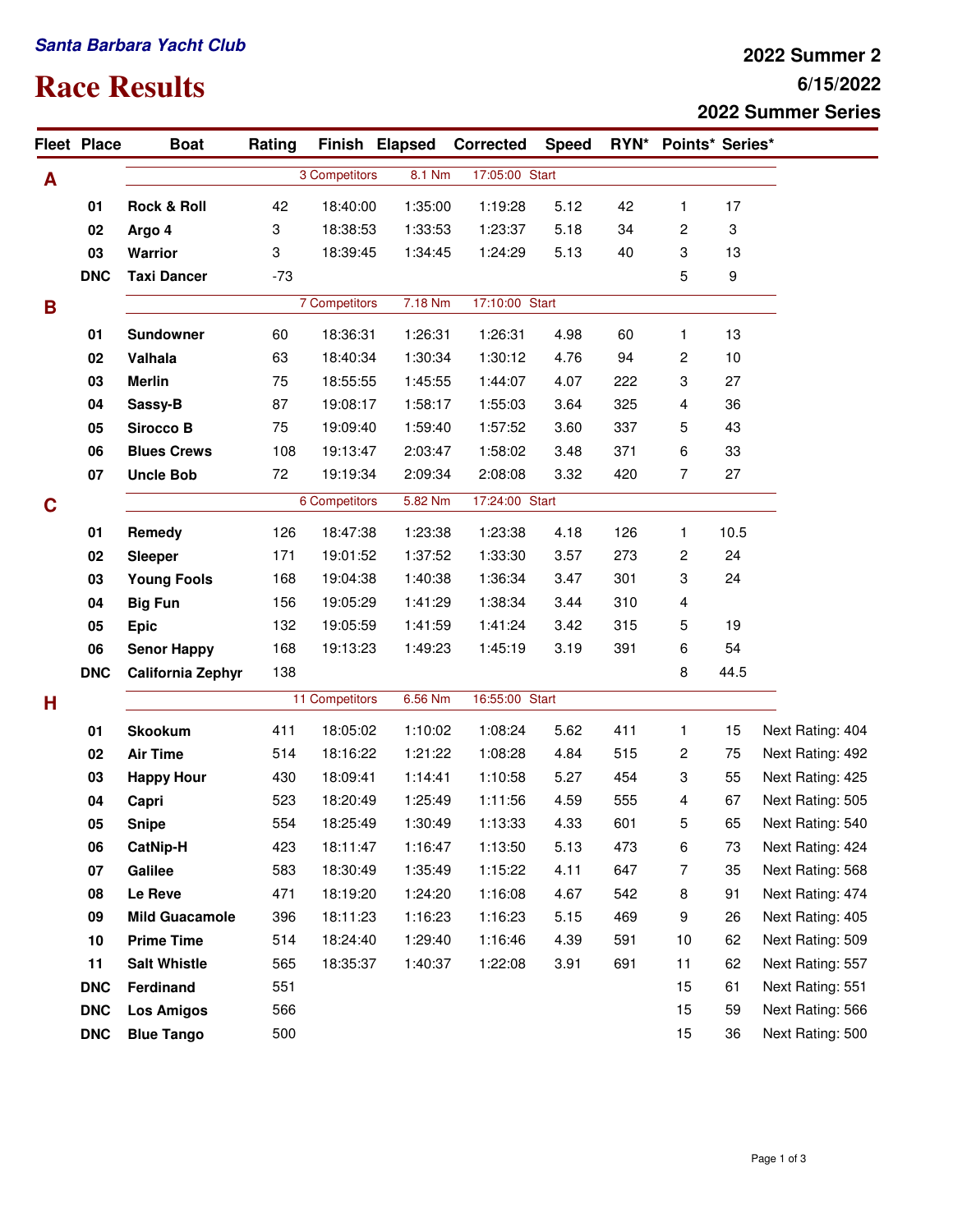|            | Fleet Place | <b>Boat</b>              | Rating |                | Finish Elapsed | Corrected      | <b>Speed</b> |     | RYN* Points* Series*      |    |
|------------|-------------|--------------------------|--------|----------------|----------------|----------------|--------------|-----|---------------------------|----|
| <b>H20</b> |             |                          |        | 12 Competitors | 5.69 Nm        | 16:50:00 Start |              |     |                           |    |
|            | 01          | <b>Cherry Bomb</b>       | 216    | 18:17:13       | 1:27:13        | 1:27:13        | 3.91         | 216 | $\mathbf{1}$              | 31 |
|            | 02          | <b>SOD</b>               | 216    | 18:18:56       | 1:28:56        | 1:28:56        | 3.84         | 234 | $\overline{c}$            | 11 |
|            | 03          | <b>Fling</b>             | 216    | 18:19:00       | 1:29:00        | 1:29:00        | 3.84         | 235 | 3                         | 13 |
|            | 04          | <b>Picante</b>           | 216    | 18:19:37       | 1:29:37        | 1:29:37        | 3.81         | 241 | $\overline{\mathbf{4}}$   | 38 |
|            | 05          | <b>Whoa Donkey</b>       | 216    | 18:19:45       | 1:29:45        | 1:29:45        | 3.80         | 243 | 5                         | 42 |
|            | 06          | <b>Tachytoo</b>          | 216    | 18:21:15       | 1:31:15        | 1:31:15        | 3.74         | 259 | 6                         | 23 |
|            | 07          | Lisianthus               | 216    | 18:21:18       | 1:31:18        | 1:31:18        | 3.74         | 259 | $\overline{7}$            | 73 |
|            | 08          | Fleur de Lis             | 216    | 18:21:22       | 1:31:22        | 1:31:22        | 3.74         | 260 | 8                         | 68 |
|            | 09          | Tachyon                  | 216    | 18:21:30       | 1:31:30        | 1:31:30        | 3.73         | 261 | $\boldsymbol{9}$          | 61 |
|            | 10          | Webster                  | 216    | 18:25:09       | 1:35:09        | 1:35:09        | 3.59         | 300 | 10                        | 71 |
|            | 11          | Cardremmian              | 216    | 18:27:11       | 1:37:11        | 1:37:11        | 3.51         | 321 | 11                        | 51 |
|            | 12          | <b>Pleione</b>           | 216    | 18:31:05       | 1:41:05        | 1:41:05        | 3.38         | 362 | 12                        | 15 |
|            | <b>DNC</b>  | <b>Wind Seeker</b>       | 216    |                |                |                |              |     | 15                        | 70 |
|            | <b>DNC</b>  | <b>Firefly</b>           | 216    |                |                |                |              |     | 15                        | 66 |
| J105       |             |                          |        | 4 Competitors  | 6.65 Nm        | 17:15:00 Start |              |     |                           |    |
|            | 01          | <b>Free Enterprise</b>   | 90     | 18:46:26       | 1:31:26        | 1:31:26        | 4.36         | 90  | $\mathbf{1}$              | 14 |
|            | 02          | <b>Repeat Offender</b>   | 90     | 18:51:51       | 1:36:51        | 1:36:51        | 4.12         | 139 | $\overline{c}$            | 11 |
|            | 03          | Armida                   | 90     | 19:00:09       | 1:45:09        | 1:45:09        | 3.79         | 214 | 3                         | 22 |
|            | 04          | <b>Escapade</b>          | 90     | 19:17:09       | 2:02:09        | 2:02:09        | 3.27         | 367 | $\overline{\mathbf{4}}$   | 31 |
|            | <b>DNC</b>  | Groovederci              | 90     |                |                |                |              |     | 6                         | 25 |
|            |             |                          |        | 7 Competitors  | 5.63 Nm        | 17:21:00 Start |              |     |                           |    |
| <b>J70</b> |             |                          |        |                |                |                |              |     |                           |    |
|            | 01          | 3 Big Dogs               | 114    | 18:40:39       | 1:19:39        | 1:19:39        | 4.24         | 114 | 1                         | 10 |
|            | 02          | Cake                     | 114    | 18:42:17       | 1:21:17        | 1:21:17        | 4.16         | 131 | $\overline{c}$            | 20 |
|            | 03          | <b>Namaste</b>           | 114    | 18:43:41       | 1:22:41        | 1:22:41        | 4.09         | 146 | 3                         | 46 |
|            | 04          | <b>Monkey House</b>      | 114    | 18:45:28       | 1:24:28        | 1:24:28        | 4.00         | 165 | 4                         | 18 |
|            | 05          | <b>Shark</b>             | 114    | 18:47:48       | 1:26:48        | 1:26:48        | 3.89         | 190 | 5                         | 26 |
|            | 06          | <b>Escape</b>            | 114    | 18:48:56       | 1:27:56        | 1:27:56        | 3.84         | 202 | 6                         | 43 |
|            | 07          | Uni                      | 114    | 18:52:54       | 1:31:54        | 1:31:54        | 3.68         | 245 | 7                         | 70 |
|            | <b>DNC</b>  | <b>Magic Carpet Ride</b> | 114    |                |                |                |              |     | 10                        | 55 |
|            | <b>DNC</b>  | <b>Mojito</b>            | 114    |                |                |                |              |     | 10                        | 40 |
| <b>M24</b> |             |                          |        | 4 Competitors  | 6.08 Nm        | 17:18:00 Start |              |     |                           |    |
|            | 01          | Average                  | 90     | 18:29:23       | 1:11:23        | 1:11:23        | 5.11         | 90  | 1                         | 22 |
|            | 02          | Girth, Wind, & Liar      | 90     | 18:30:57       | 1:12:57        | 1:12:57        | 5.00         | 105 | $\overline{c}$            | 29 |
|            | 03          | <b>Shiokaze</b>          | 90     | 18:32:02       | 1:14:02        | 1:14:02        | 4.93         | 116 | $\ensuremath{\mathsf{3}}$ | 24 |
|            | <b>DNC</b>  | <b>Fenced N</b>          | 90     |                |                |                |              |     | 9                         | 43 |
|            | <b>DNC</b>  | <b>Brio</b>              | 90     |                |                |                |              |     | 9                         | 42 |
|            | <b>DNC</b>  | Haka                     | 90     |                |                |                |              |     | 9                         | 63 |
|            | <b>DNF</b>  | <b>Tinka</b>             | 90     | 18:30:22       | 1:12:22        | 1:12:22        | 5.04         | 100 | 5                         | 40 |
|            | RC          | <b>Mocos</b>             | 90     |                |                |                |              |     | 1                         | 12 |